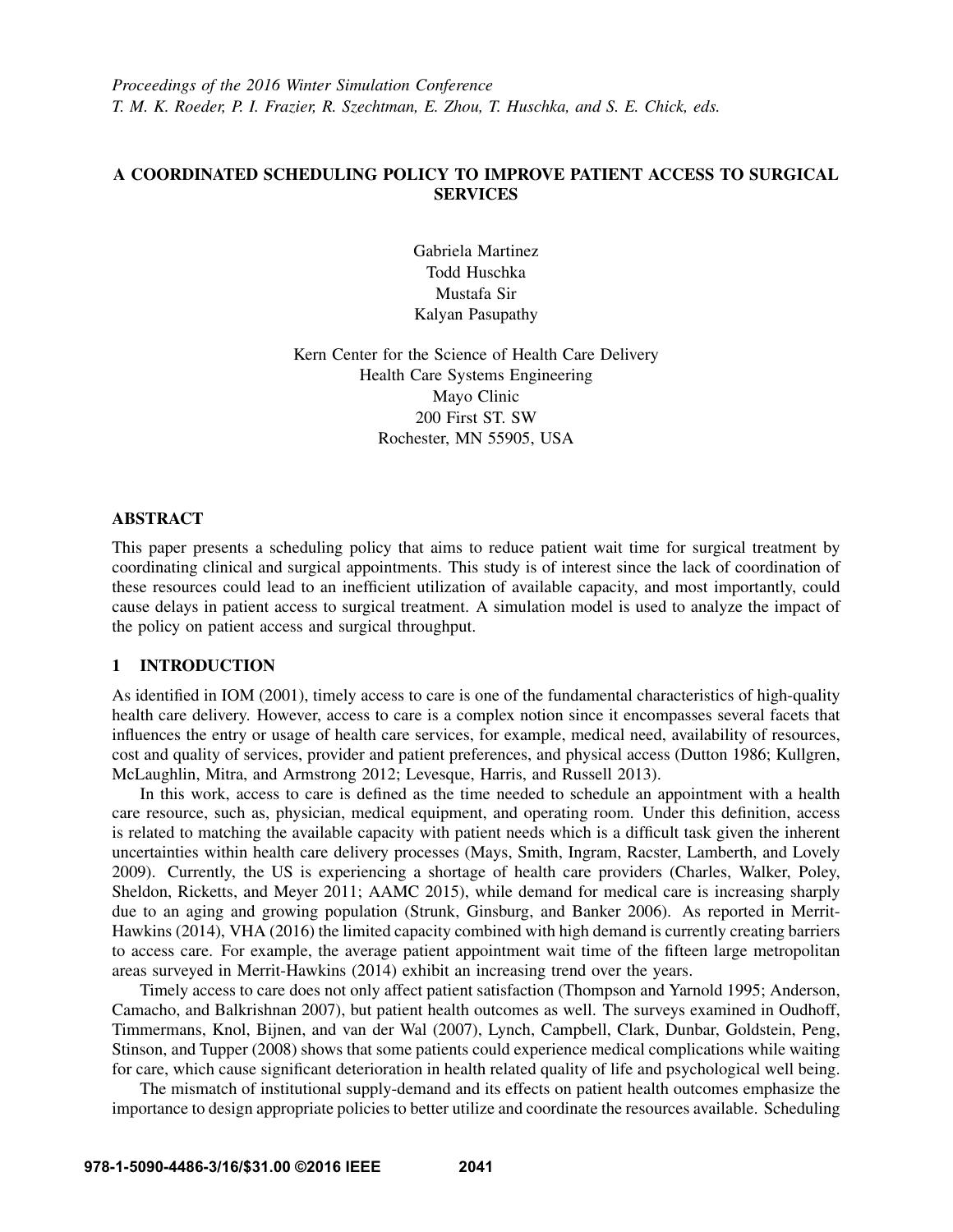practices play an important role to ensure timely access to care, inefficient practices could cause unnecessary delays and waste capacity (IOM 2015). The complex nature of the scheduling problem in health care has attracted researchers from different backgrounds, and there is a rich literature on appointment scheduling. Green and Savin (2008) formulated a queueing approach for appointment scheduling in primary care medicine. Barz and Rajaram (2015) analyzed an admission scheduling problem. An optimal timing of appointments is addressed by Denton and Gupta (2003). An operating room scheduling is studied in (Shylo, Prokopyev, and Schaefer 2013). The interested reader is referred to Defraeye and Nieuwenhuyse  $(2015)$ , Cardoen, Demeulemeester, and Beliën  $(2010)$ , Gupta and Denton  $(2008)$  for a literature review on scheduling problems in health care.

This paper is structured as follows: the problem that motivated this analysis is formulated in section 2. Section 3 outlines the key components of the scheduling process. The performance of the scheduling policy is reported in section 4. Final remarks and future directions are given in section 5.

### 2 PROBLEM DESCRIPTION

This study addresses the scheduling problem of patients referred to a surgical specialty division (SSD) of the Department of Surgery at Mayo Clinic. Patients under medical care who are referred to SSD present a medical condition for which surgery is a treatment option. In general, the surgery process begins with a clinical appointment; patients are paired with a surgeon who specializes in patient's surgical indication and the corresponding treatment procedures. During the clinical appointment the surgeon discusses treatment options with the patient and also evaluates if surgery is a feasible option; if feasible, the surgery is scheduled after the patient signs a consent form.

The scheduling process analyzed starts when a clinical appointment is requested, as illustrated in Figure 1. At that point, a scheduling coordinator collects the patient indication and provides possible dates for an appointment with available surgeons. After the patient is seen in clinic a patient-surgeon relationship is established, and surgery might be scheduled based on joint decision of patient and surgeon. The main objective is to study the impact of scheduling policies on clinical and surgical access.



Figure 1: Wait time is measured from appointment request to surgery.

The current scheduling process of the SSD prioritizes access to clinic, which will be referred to as "earliest clinic" policy in this paper. The earliest clinic policy suggests surgeons with clinical appointments available close to the appointment request date. This policy optimizes clinical access, this is, it creates a clinical appointment with a surgeon such that the time from appointment request to clinical appointment is minimized. The general algorithmic scheme of the earliest clinic policy is described in Algorithm 1.

Although the SSD had reported appropriate clinical access, measured with "3<sup>rd</sup> Next Available Appointment" standard (IHI 2016), patients could experience delays to receive the surgical treatment needed. Figure 2 shows a supply-demand analysis of the SSD, the red and blue lines represent the number of surgeries performed and new surgical cases generated after a clinical appointment, respectively. The green line displays the increasing trend of the wait time for new surgical cases to be performed. The current average wait time is approximately four weeks, for this reason the SSD is putting a high priority on adapting the current scheduling policy to improve surgical access.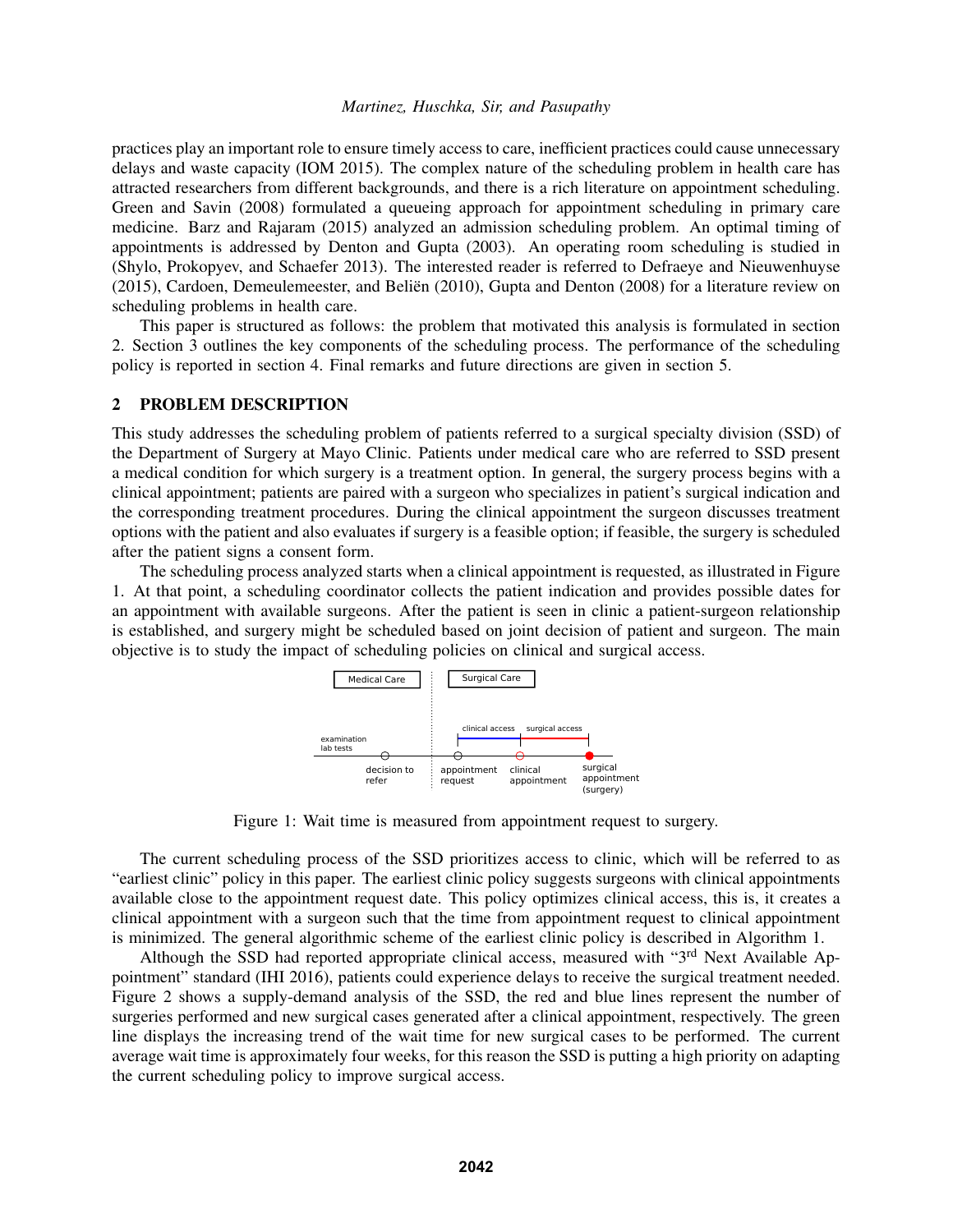### Algorithm 1 Earliest Clinic

- 1: Appointment request: request-date = (mm,dd,yyyy).
- 2: Collect patient's information: surgical indication.
- 3: Set  $\delta$  = request-date.
- 4: Clinical access: Select surgeon in SSD if:

 $C_{\text{calendar}}[\text{s−1} \geq 0,$ 

where C<sub>calendar</sub> is the clinical calendar of the surgeon with capacity measured by the total number of appointments available on a clinical day. If there are not clinical appointments available then set  $\delta \rightarrow \delta + 1$  and go to Clinical access; otherwise, select surgeon.

- 5: Patient-surgeon: Pair patient with surgeon with clinical availability. Book clinical appointment at day δ.
- 6: Patient seen: If patient does yield surgery then find  $d \geq \delta + 1$  such that:

$$
S_{\text{calendar}}[\text{surgeon}, d] - T_s \ge 0,
$$

where  $S_{\text{calendar}}$  is the surgical calendar with capacity measured in hours, and  $T_s$  is the duration of the surgical procedure to be performed.

As an example of patient flow with the earliest clinic policy, simulated patients sampled from historical data are shown in Table 1. The displayed dates correspond to business days (each month has 20 working days). It can be observed that the wait time from appointment request to surgery ranges from two weeks up to eight weeks. The main drawback of the earliest clinic policy is the lack of coordination between the

| Patient ID | <b>Request Date</b> | Clinical App.  | Surgical App.     | Surgeon ID |
|------------|---------------------|----------------|-------------------|------------|
| Patient 1  | Month 1, Day 1      | Month 1, Day   | Month 2, Day 10   | Surgeon 1  |
| Patient 2  | Month 1, Day 1      | Month 1, Day 1 | Month 2, Day 20   | Surgeon 1  |
| Patient 3  | Month 1, Day 2      | Month 1, Day 2 | Month 1, Day 15   | Surgeon 4  |
| Patient 4  | Month 1, Day 2      | Month 1, Day 2 | Month 1, Day $13$ | Surgeon 4  |

Table 1: Earliest clinic policy: patient flow example.

clinical and surgical calendars of surgeons. For example, Patient 1 and 2 have to wait over a month to gain access to surgery because the surgical calendar of Surgeon 1 is fully booked for one month.

In order to control the wait time from appointment request to surgery, the proposed coordinated scheduling policy selects surgeons with surgical appointments available close to the appointment request date, and a clinical appointment available anytime between appointment request and the selected surgical appointment. In contrast to the earliest clinic policy, this policy creates a patient itinerary composed of a clinical appointment and a tentative surgical appointment. The surgical appointment of the patient itinerary is reserved in the surgical calendar of the selected surgeon until the patient is seen in clinic. After the clinical appointment the surgery could be confirmed or the surgical appointment could be canceled.

Coordination of clinical and surgical calendars is only possible if the potential surgical need of patients can be inferred at the time of appointment request. To this end, historical clinical and surgical data of the SSD was used to determine *surgical yield* and *duration of surgical procedures*. The estimation of the surgery-related parameters needed to implement the coordinated policy is described in section 3.2. The general algorithmic scheme of the coordinated policy is detailed in Algorithm 2.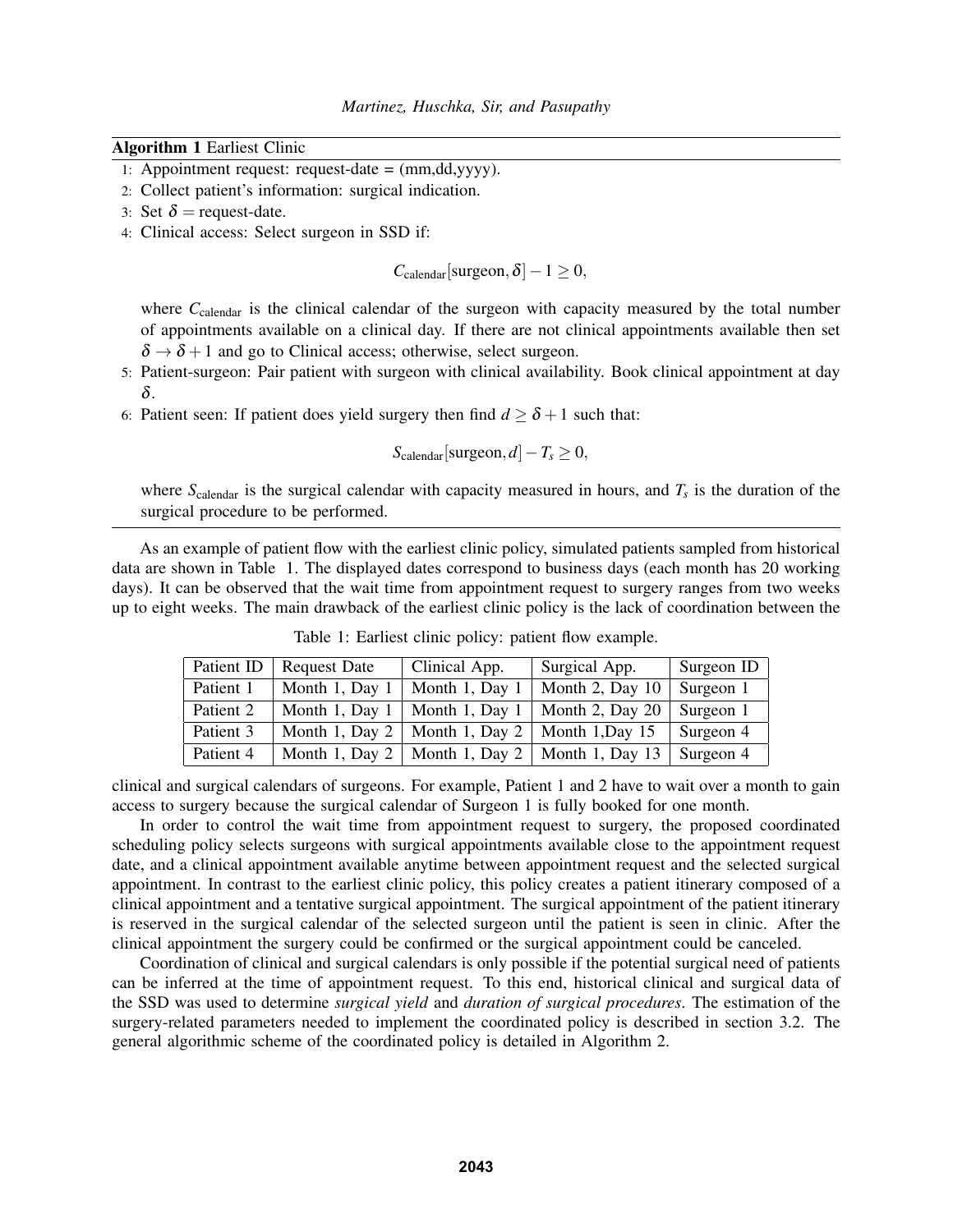



Figure 2: SSD surgical access analysis.

### Algorithm 2 Coordinated Policy

- 1: Appointment Request: request-date = (mm,dd,yyyy).
- 2: Collect patient's information: surgical indication.
- 3: Determine surgery duration: *T<sup>s</sup>* .
- 4: Set  $d =$  request-date + 1.
- 5: Surgical access: preselect surgeon if:

 $S_{\text{calendar}}[\text{s−}$ *T<sub>s</sub>*  $\geq 0$ .

6: Clinical access: Find  $\delta \in \{$  request-date,...,  $d-1\}$  such that

 $C_{\text{calendar}}[\text{s−1} \geq 0,$ 

if  $\delta$  does not exist then set  $d \rightarrow d+1$  and go to Surgical access; otherwise, select surgeon.

- 7: Patient-surgeon: Pair patient with surgeon with clinical and surgical availability. Create patient itinerary  $(\delta, d)$ : book clinical appointment at day  $\delta$  and reserve surgical appointment at day d.
- 8: Patient seen: If patient does not yield surgery the surgical appointment is canceled:  $S_{\text{calendar}}[\text{s−}, d] \rightarrow$  $S_{\text{calendar}}[\text{s−},d] + T_s.$

Table 2 illustrates the surgeon-patient assignment obtained with the coordinated policy. As expected, this policy can significantly reduce patient wait time. For example, Patient 1 and 2 would be able to access to surgery in two weeks if they are assigned to Surgeon 6. This example shows the importance of coordinating clinical and surgical calendars for a more efficient patient flow.

| Table 2: Coordinated policy: patient flow example. |  |
|----------------------------------------------------|--|
|----------------------------------------------------|--|

|           | Patient ID   Request Date | Clinical App.  | Surgical App.                    | Surgeon ID |
|-----------|---------------------------|----------------|----------------------------------|------------|
| Patient 1 | Month 1, Day 1            | Month 1, Day 1 | Month 1, Day 14                  | Surgeon 6  |
| Patient 2 | Month 1, Day 1            | Month 1, Day 1 | Month 1, Day $14$                | Surgeon 6  |
| Patient 3 | Month 1, Day 2 $\vert$    |                | Month 1, Day 2   Month 1, Day 15 | Surgeon 4  |
| Patient 4 | Month 1, Day 2 $\vert$    |                | Month 1, Day 2   Month 1, Day 14 | Surgeon 7  |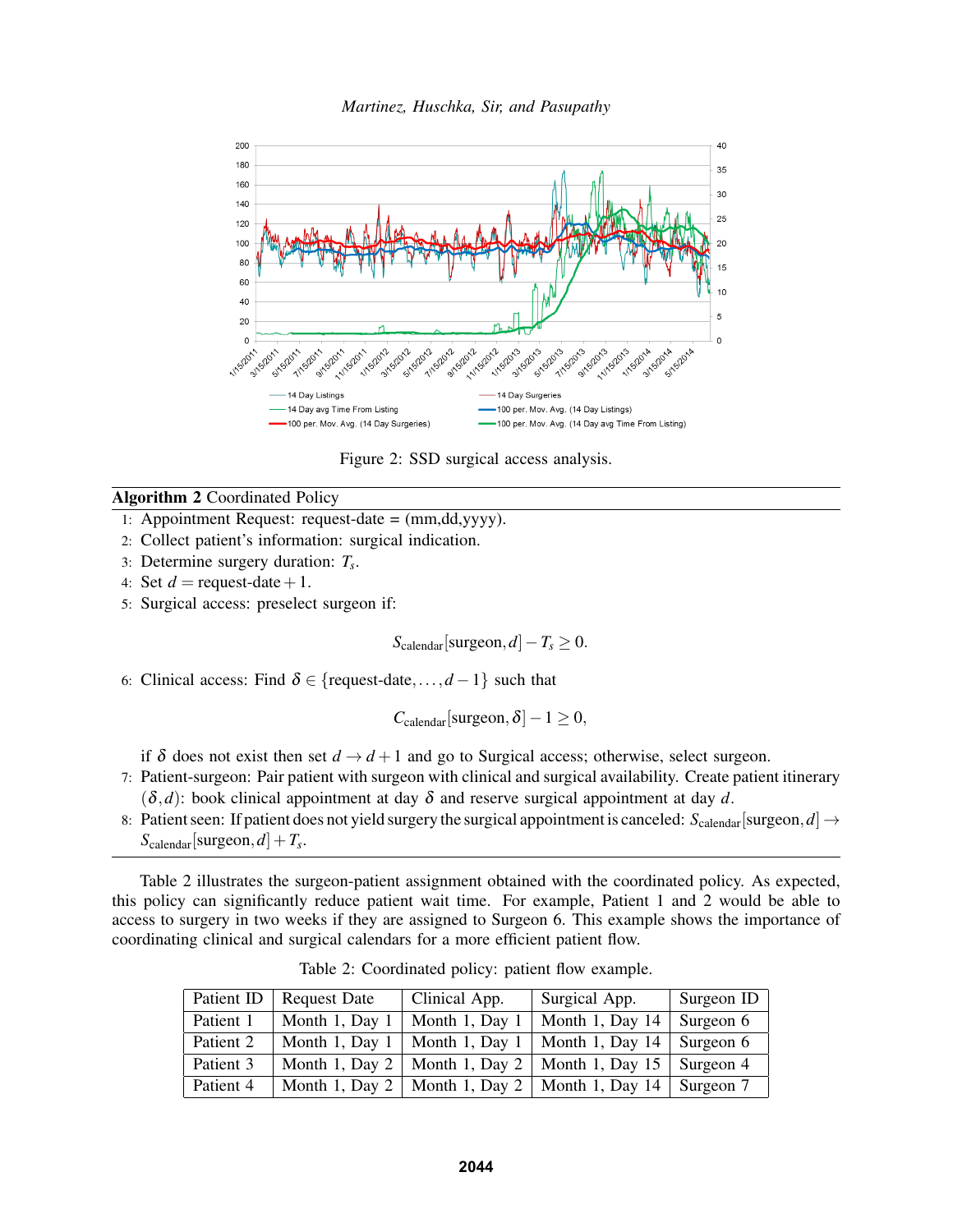### 3 METHODOLOGY

The goal of the simulation is to analyze if implementation of the coordinated policy would improve utilization of the SSD resources since several variables, such as, clinic fill rate, surgical yield, medical complexity of patients, capacity of calendars, play a significant role in the scheduling process.

The SSD division has eight surgeons, which are labeled as "Surgeon j",  $j = 1, \ldots, 8$ . Surgeons of this division are trained to performed all the surgical procedures offered by the division. Based on anecdotal evidence of members of the SSD, patient's preferences to be attended by a particular surgeon can be omitted for most of the cases because nearly 80% of SSD patients travel from other countries or different regions of the US to receive medical treatment at Mayo Clinic. Therefore, for the SSD modeled in this work patient preference's will not be considered. For a fair comparison of the scheduling policies, the capacity of calendars is fixed in the simulation and are the same for both scheduling policies.

Four years of clinical appointment data was used to represent the characteristics and arrivals of the patient population. The surgeon calendars were generated using four years of clinical appointment data and billing data of surgeries performed by the SSD in 2015. The simulation models the interaction between the four main components described in the following sections: 1) patients, 2) duration of surgical procedure and surgical yield, 3) capacity of surgeons calendars, and 4) scheduling process that determines patient-surgeon assignment.

### 3.1 Patients

The patient population of SSD can be classified as "new" or "return". New patients require services offered by SSD, therefore, this group needs access to clinic and probably access to surgery; return patients have an established patient-surgeon relationship with a surgeon in SSD, this group captures postoperative patients and follow-up visits and only needs access to clinic. New patients represent 55% of the population; the remainder are return patients. Furthermore, SSD division deals with patients with complex medical care since 70% of patient who had surgery are admitted as inpatient or are already admitted in the hospital under care of another division. This is also reflected in clinical appointment data because only 5% (approximately) of patient missed or canceled their appointment. In the simulation model, patient arrivals are modeled as a Poisson process with different intensities for each day of the week. Each patient is classified as new according to a Bernoulli variable with probability of success equal to 0.55. New patients are assigned a surgical indication, a surgery duration *T<sup>s</sup>* , which is sampled from a distribution of the surgical indication, and surgical yield probability, see section 3.2 for more details. Return patients are assigned a surgeon with a probability estimated from historical data on patient volume attended in clinic by each surgeon.

### 3.2 Surgical Parameters

The estimation of the surgical parameters required a data set comprised of several sources in order to obtain an accurate understanding of the surgical process. Clinical appointment data was used to map out the patient flow through the SSD and determine surgical yield. Multiple sources of surgical data were used to obtain distributions around the surgical procedures related to patient appointments. The SSD classifies surgical procedures in broad surgical categories, which they will be generically denoted as  $\{D_X s, s \in \mathscr{S}\}\.$ This classification creates difficulties to determine the surgical procedure from data since post-surgical data defines the actual surgical procedure with codes used for billing purposes. Consequently, a surgery event could contain several different procedural codes with an unclear relationship with the surgical categories. Outside of performing chart reviews for thousands of surgical cases, there was no easy way to define each surgery precisely.

However, using the expertise of individuals within the SSD a mapping from billing codes to surgical categories was defined. This mapping enabled the clustering of surgical procedures (billing data) into specific surgical categories. Unfortunately, this still resulted in some surgical procedures being defined as multiple surgical categories, the obtained clusters were not disjoint. For example, a surgery event may be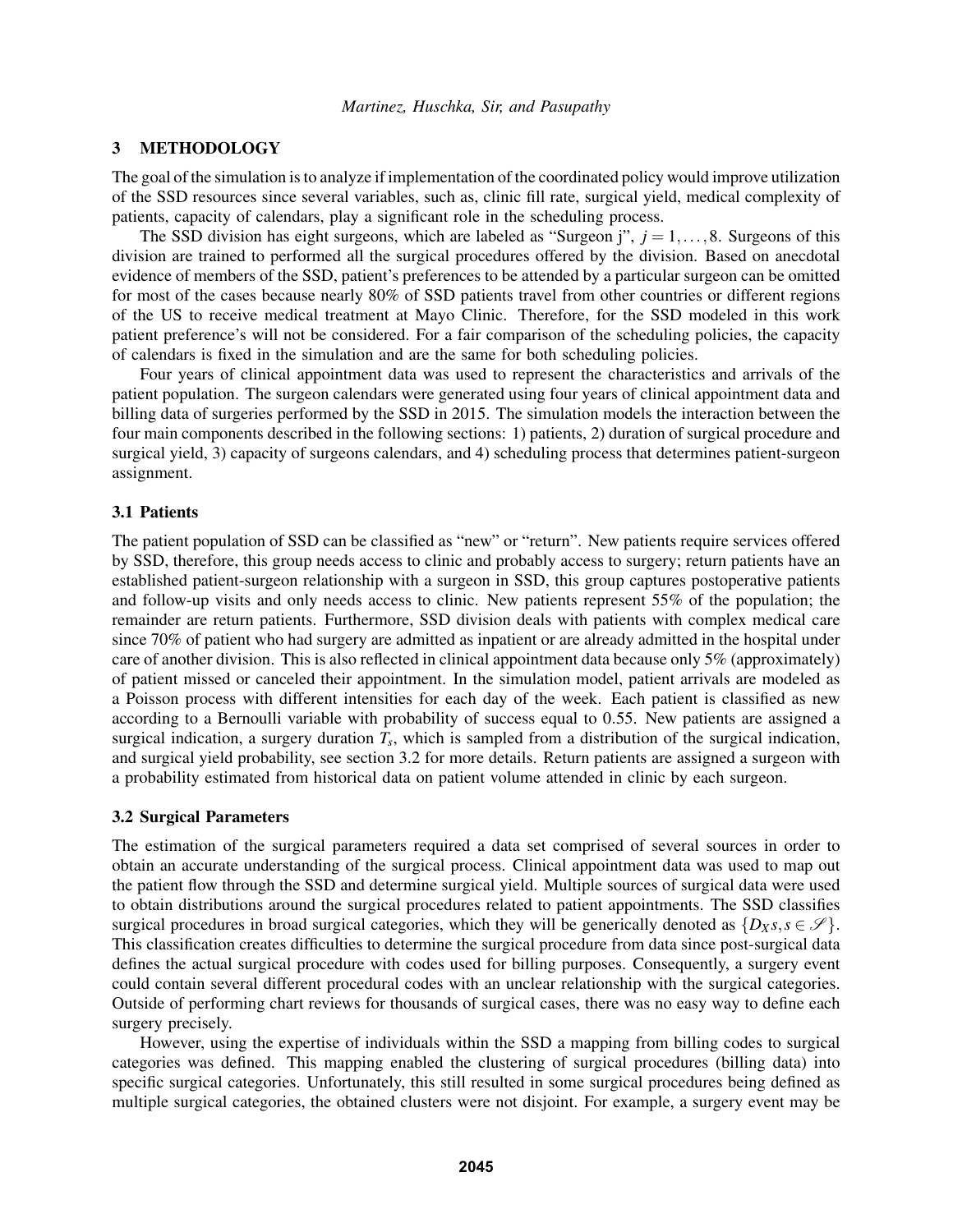defined as both  $D_Xs_1$  and  $D_Xs_2$ . Using the expertise of members in SSD an assumption was made that the surgical categories would be placed into a hierarchical order:  $\mathcal{P}(D_X 1) > \cdots > \mathcal{P}(D_X S)$ . Thus if a surgery was both  $D_Xs_1$  and  $D_Xs_2$ , it could be defined as  $D_Xs_1$  if  $\mathcal{P}(D_Xs_1) > \mathcal{P}(D_Xs_2)$ . The application of the billing mapping and the hierarchical order resulted in well-defined empirical distributions for the surgical categories.

For example, the surgical duration distribution of  $D_X1$ , the surgical category with the highest order, is shown in Figure 3; it can be observed that the billing mapping with the hierarchical order derived an adequate sampling. Furthermore,  $D_X S$ , which had a low order, also had a very good distribution, even though the mapping approach reduced the sample size significantly, see Figure 4. The distributions were calculated using Expert Fit 8.01, surgical duration is measured in minutes. The surgical duration distributions were



Figure 3: Surgical duration for highest-order surgical category.



Figure 4: Surgical duration for lowest-order surgical category.

generated for each procedure, it was not possible to built distributions per surgeons due to lack of data. In the simulation model the surgical duration of each procedure was scaled to reflect differences between surgeons. For a given pair  $D_Xs$  and Surgeon *j*, the scale factor is defined as 1 if data was not available; otherwise, it is equal to  $\mathbb{E}[D_X s \cap \text{S−J}/\mathbb{E}[D_X s]$ . The scale factors empirically capture if a surgeon performs a surgical procedure below or above its average duration. Table 3 reports the expected duration of the ten surgical procedures of SSD (measured in minutes). The rows  $Scale<sub>j,s</sub>$ ,  $j = 1, 7, 8$ , have examples of the scale factors used per procedure for Surgeon 1, 7, and 8.

Table 3: Surgical Procedures: expected duration [min], and surgeon-scale factors.

|                           | $D_{\rm Y}1$ | $D_{\rm Y}$ 2 | $D_X3$ |      |      |         | $D_X4   D_X5   D_X6   D_X7$ | $D_X8$ | $D_{X}9$ | $D_{\rm Y}10$ |
|---------------------------|--------------|---------------|--------|------|------|---------|-----------------------------|--------|----------|---------------|
| $\mathbb{E}[D_{x}s][min]$ | 300          | 262           | 309    | 200  | 256  | 246     | 68                          | 115    | 91       | 161           |
| Scale <sub>1,s</sub>      | 1.42         | 1, 32         | 1.36   | 1.20 | 1.14 | 1.01    |                             | .81    |          | 1.21          |
| Scale <sub>7.s</sub>      | 0.87         | 0.89          | 0.91   | 0.81 | 1.0  | $1.0\,$ | 0.97                        | 76     | 0.93     | 1.0           |
| $Scale_{8,s}$             | 0.79         | 0.85          | 0.86   | 0.72 | 0.87 | 1.0     | 0.85                        | 0.68   | 0.64     | 0.80          |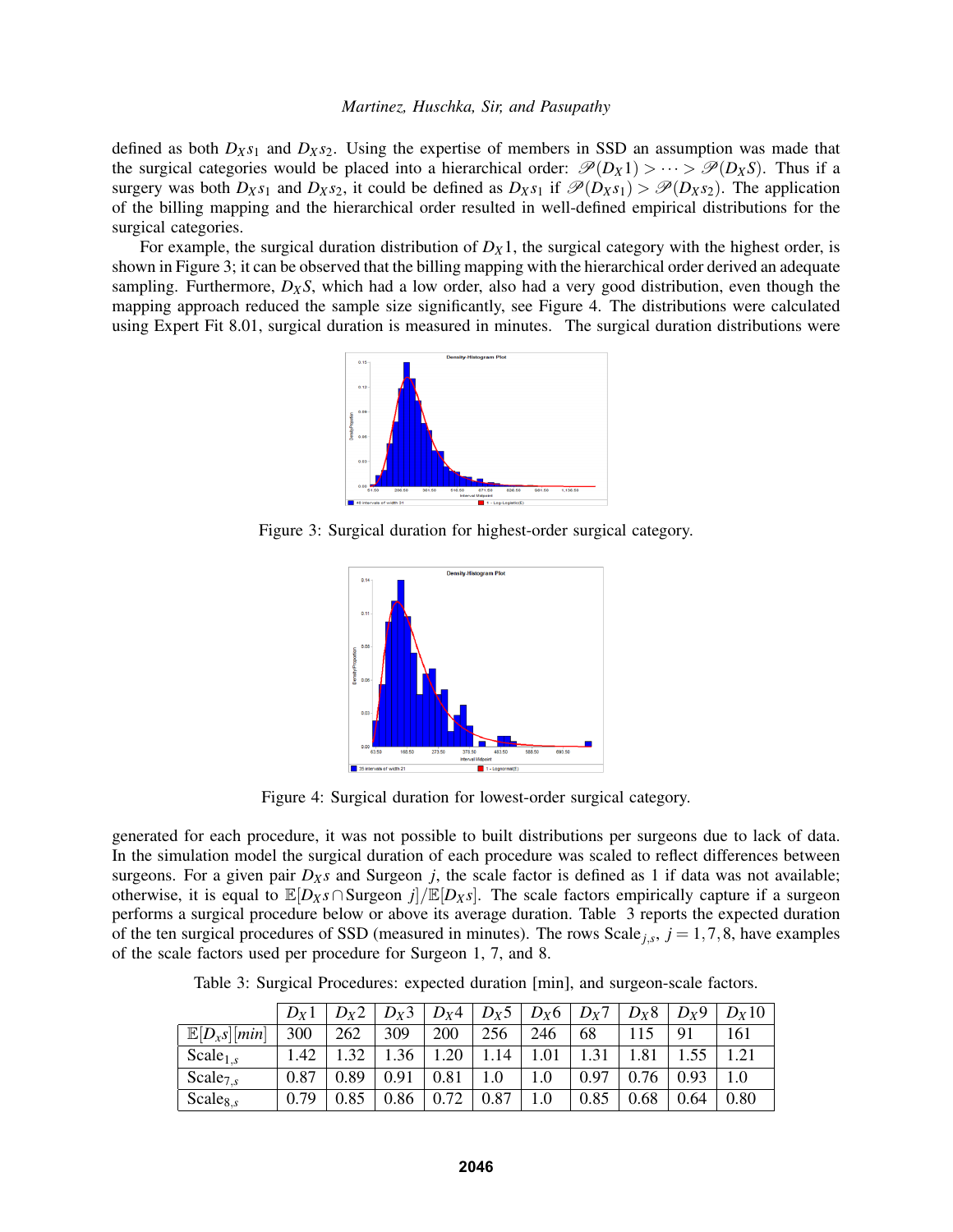Patients were assigned a surgical indication equal to the surgical category with a probability estimated with the size of the sample used to built the distributions, also the duration of the surgery needed to treat the patient  $(T_s)$  was sampled from the distributions of the surgical categories described above. Determination of surgical yield was also quite difficult since linking a specific clinical appointment with an eventual surgery is not straightforward. Patients may have several appointments before the decision to have a surgery takes place or an appointment may occur in another department (or clinic) which would then refer a patient to SSD for a surgery. So the assumption made was that if a patient had an appointment on or within two weeks of the date of surgery was scheduled then that appointment yielded a surgery. Consequently in order to not over count the non-surgical patients, it was only considered the most recent clinical appointment of patients as an observation. The end result is that each patient would have one appointment counted and it was obtained a patient's yield rather than an appointment's yield. The resulting surgical yield was 68.3%, which was verified by those within SSD as a realistic parameter.

#### 3.3 Surgeon Calendars

Mayo clinic uses an every-other-day operating calendar for surgeons called blue-orange shifts; surgeons perform surgeries on one day and on the next one they have clinical appointments with patients. The calendars were populated according to the blue-orange shift of each surgeon.



Figure 5: Clinical and surgical capacity.

The clinical capacity was set to be the 65<sup>th</sup> percentile number of patients seen in clinic per day per surgeon, based on observations that SSD has more flexibility in extending clinical capacity when necessary. The surgical capacity was set as the average hours of operating room utilization per day per surgeon, as shown in Figure 5. These parameters were selected so the performance of the earliest clinic policy captures the monthly-average surgical throughput of SSD in 2015.

### 3.4 Scheduling Process

New patients are assigned a surgeon as described in Algorithm 1 and 2. The approach implemented to select a surgeon when multiple feasible calendar openings are available is described below: *Earliest clinic*. Clinical access step: given  $\delta$  find  $j^* \in \{1, ..., 8\}$  such that:

$$
j^* = argmax{\{\Delta_j | \Delta_j = C_{\text{calendar}}[\text{Surgeon } j, \delta] - 1 \text{ if } \Delta_j \ge 0\}}.
$$
 (1)

*Coordinated policy*. Surgical access step: given *d* find  $j^* \in \{1, ..., 8\}$  such that:

$$
j^* = argmax\{D_j | D_j = S_{\text{calendar}}[\text{Surgeon } j, d] - \text{Scale}_{j,s} * T_s \text{ if } D_j \ge 0\}. \tag{2}
$$

The scheduling policies assume that return patients prefer a clinical appointment as soon as possible. The selection of a clinical appointment for this group of patients is as follows: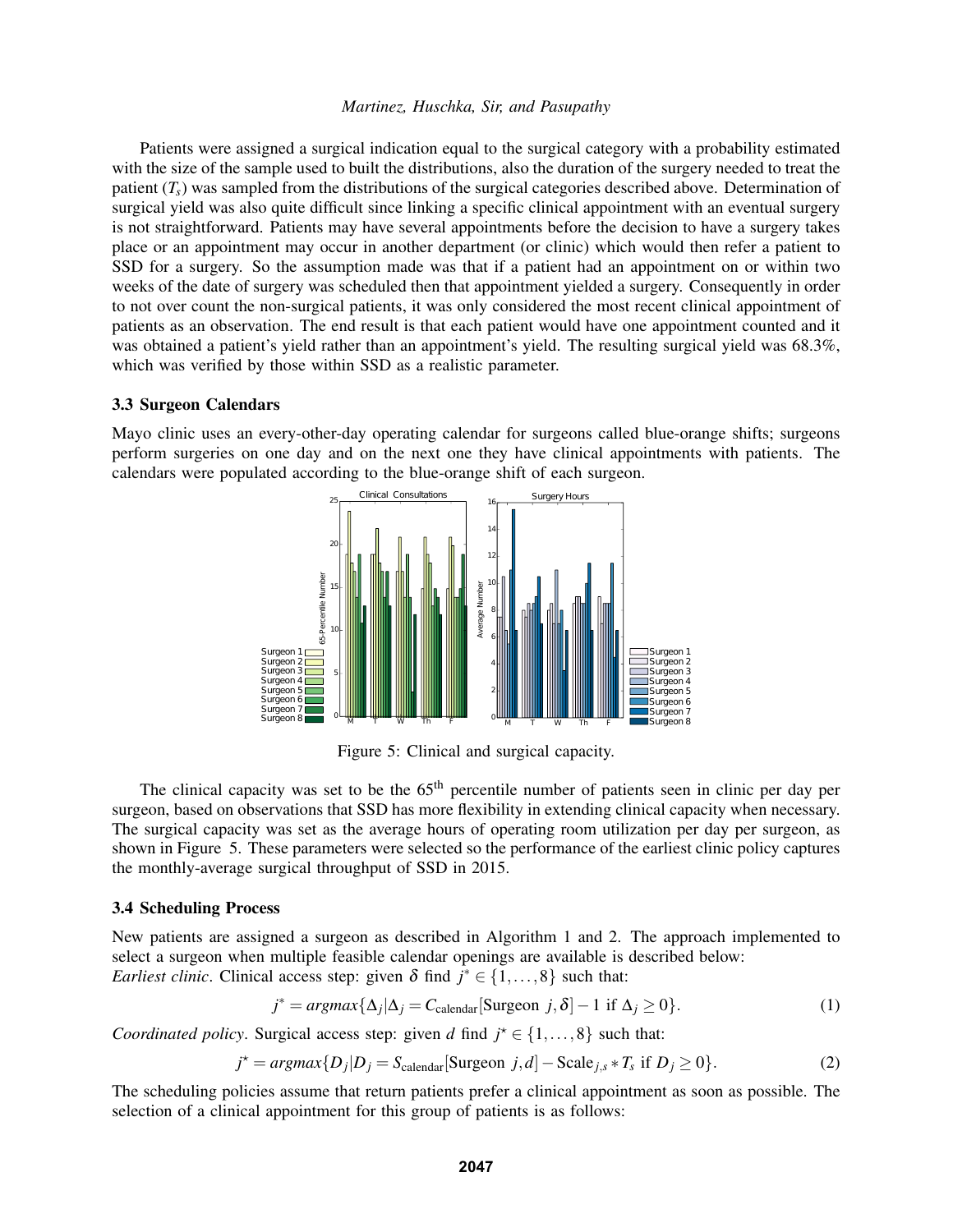*Return patient*. Let Surgeon *j<sup>r</sup>* be the surgeon of the return patient requesting a clinical appointment. Let  $\delta$  = request-date, and compute the quantity given below:

$$
\Delta = C_{\text{calendar}}[\text{Surgeon } j_r, \delta] - 1,\tag{3}
$$

if  $\Delta > 0$  stop; otherwise, set  $\delta \rightarrow \delta + 1$  and go to equation (3).

Mayo Clinic uses a 12-week rolling scheduling horizon. Surgeon calendars are maintained on a 16-week rolling planning horizon and they are updated on a monthly basis so that patient can have access to clinic and/or surgical services twelve weeks into the future (Martinez, Bernard, Larson, Pasupathy, and Sir 2016). Therefore, the feasible time frame to schedule a clinical or surgical appointment is within 12 weeks from appointment requesting date:  $\delta < d$ , |request-date −  $\delta$ | ≤ 12 weeks and |request-date − *d*| ≤ 12 weeks.

### 3.5 Simulation Model

The simulation time period is measured in months where each month has 20 business days with 9 working hours. The total number of appointment requests (patient arrival) is generated for each day of the month in the simulation time period. Patients are scheduled in the order they arrive: each new patient is scheduled using Algorithm 1 with selection rule (1) and Algorithm 2 with selection rule (2), and return patients are given a clinical appointment as described in section 3.4 selection rule (3). Scheduled patients seen in clinic are reviewed each day: Step 6 of Algorithm 1 is applied for patients scheduled with the earliest clinic policy; Step 8 of Algorithm 2 is employed for patients scheduled with the coordinated policy.

## 4 RESULTS

The simulation model was implemented in Python 2.7.6 with Scipy, Pandas and Seaborn packages. The first three months of the calendars were booked to reflect the status of SSD as in October 2015. The scheduling system was simulated for a period of time of 5 years to analyze the effect of coordination under the assumption of calendars with fixed capacity. The performance of the policies were compared with values on wait time to clinic, wait time to surgery, and surgical throughput.

Figure 6 reports the daily moving average of wait time to access clinic for new patients. On average, the earliest clinic policy can guarantee a clinical appointment one day whereas the coordinated policy has a higher wait time to clinic for the first months of the simulation and it reduces gradually. This trend is direct result of the time needed for coordination between clinical and surgical calendars to take effect. The coordinated policy delays access to clinic for surgeons with fully booked surgical calendars and it limits the number of clinical appointments assigned since it is aware that surgical calendars do not have capacity to accommodate more patients.



Figure 6: Access-to-clinic time moving daily average of scheduled patients in clinic.

For return patients, the earliest clinic policy can provide a clinical appointment on the same day. The coordinated policy can not guarantee same day access to clinic for this group of patients; a consequence of prioritizing access to surgery is that new patients tend to have a priority access to clinic, so some return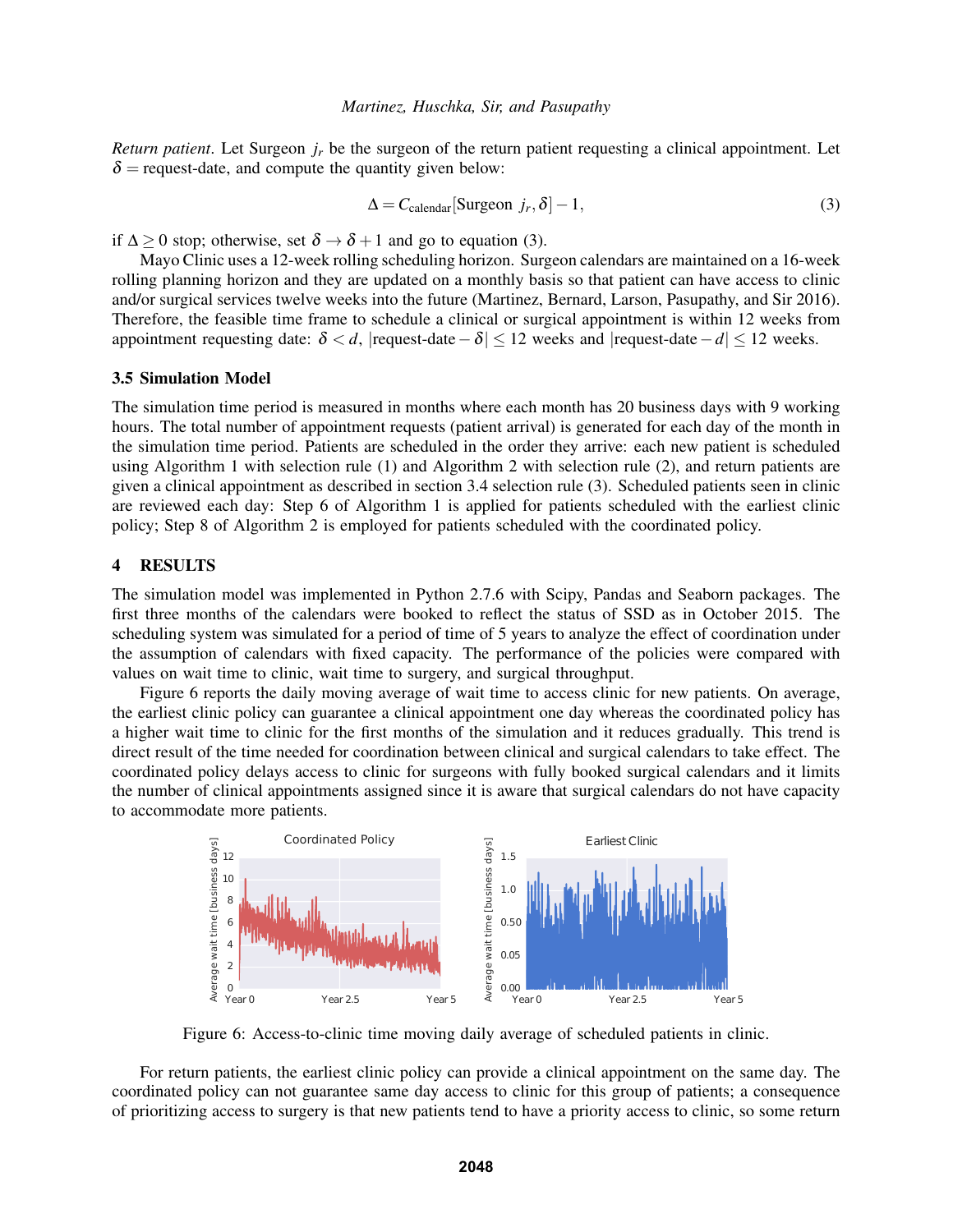patients have to wait up to two weeks during the first year of the simulation time. This result suggests that SSD might need to use other health care resources, such as, physician assistants to accommodate return patients, at least in early stages of the implementation of a coordinated policy.



Figure 7: Return patients access-to-clinic moving daily average of scheduled return patients.

Figure 8 reports the daily moving average of wait time from clinic to surgery, for new patients. The coordinated policy provides better access to surgery and the wait time has a decreasing trend. This indicates that the coordinated policy can balance the surgical load more fairly among surgeons than the earliest clinic policy.



Figure 8: Access-to-surgery time moving daily average of scheduled patients in surgery.

The box-plots in Figure 9 show the simulated realizations of wait time from appointment request to surgery. The coordinated policy shows a smaller variance on the values, the extreme values (wait time larger than 35) is caused by the initial condition of the calendars. According to the simulation results, the positive effect of the coordinated policy would be evident after the first year of its implementation, assuming calendars with fixed capacity.



Figure 9: Appointment request-to-surgery time of scheduled patients in surgery.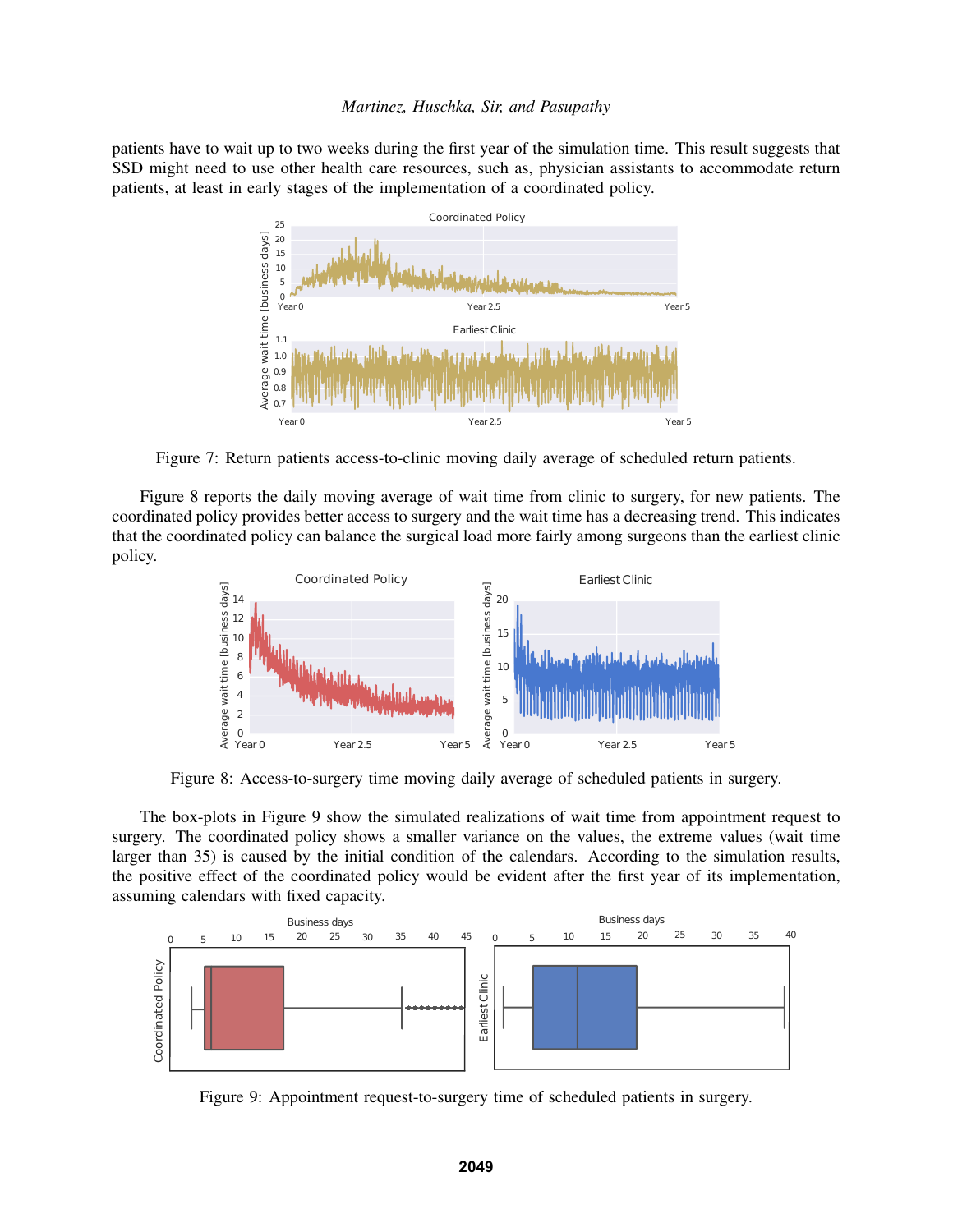The effect of the coordinated policy per surgeon is reported in Table 4. In general, the coordinated policy performs better than the earliest clinic, for example, the wait time from appointment request to surgery can be reduced by 46% for Surgeons 1,2, and 3, it can be reduced by 70% for Surgeons 6 and 8, and it does not show any significant change for Surgeons 4 and 5. As previously observed, the average wait time to surgery with the coordinated policy is significantly smaller than the one with the earliest clinic but wait time to clinic tends to be higher, and in some cases it is unacceptable (Table 4 - Surgeon 7).

|              |        | Earliest clinic | Coordinated |         |              |        | Earliest clinic |        | Coordinated |  |
|--------------|--------|-----------------|-------------|---------|--------------|--------|-----------------|--------|-------------|--|
| Average wait | clinic | surgery         | clinic      | surgery | Average wait | clinic | surgery         | clinic | surgery     |  |
| Surgeon 1    | 0.36   | 17.72           | 0.91        | 7.07    | Surgeon 5    | 0.46   | 7.24            | 4.41   | 3.38        |  |
| Surgeon 2    | 0.46   | 15.71           | 1.04        | 6.91    | Surgeon 6    | 0.36   | 11.78           | l.44   | 6.93        |  |
| Surgeon 3    | 0.378  | 17.08           | 0.89        | 7.05    | Surgeon 7    | 0.55   | 20.53           | 21.89  | 1.42        |  |
| Surgeon 4    | 0.54   | 7.67            | 5.60        | 2.89    | Surgeon 8    | 0.45   | 9.52            | 4.65   | 3.27        |  |

Table 4: Comparison of policies per surgeon: average wait time is measured in business days.

Figure 10 shows the difference between the number of surgical and clinical appointments scheduled per month by the coordinated policy and the earliest clinic policy for Surgeons 1, 7, and 8. The surgical throughput of Surgeon 1 and 8 can be improved with the coordinated policy, with a significant benefit for Surgeon 8. The consumption of clinical appointments changes with the coordinated policy, and it can be observed that within a year of calendar coordination the fill rate of clinic is similar to the earliest clinic policy. In addition, the simulation results suggest that SSD should implement a combined policy, for example, the earliest clinic policy seems to be better suited for the calendar structure of Surgeon 7. As



Figure 10: Coordinated policy versus earliest clinic: surgical and clinical appointments.

illustrated in Figure 11, the coordinated policy allocates the surgical cases more efficiently; with the same calendar capacity the SSD could increase its throughput on average by 3 cases per month.

### 5 CONCLUSIONS

The simulation results indicate that coordination of calendars is beneficial for creating itineraries for patients requiring surgical treatment. Although the number of surgeries performed per month with the coordinated policy is increased only by 3 cases per month, the general improvement in wait time from appointment request to surgery makes this policy a good fit for SSD to meet its access goals. The clinical access of Surgeon 7 is poor with the coordinated policy, and it does affect the overall moving average reported in Figure 6. On the other hand, surgical access of Surgeon 7 is poor with the earliest clinic policy, these results suggest an inherent calendar inefficiency of Surgeon 7. In addition, the coordinated policy is likely to utilize approximately 93% of the surgical capacity, wasted capacity accounts for 7% and it is due to patients who do not yield surgery and the gap between their clinical and surgical appointment is within two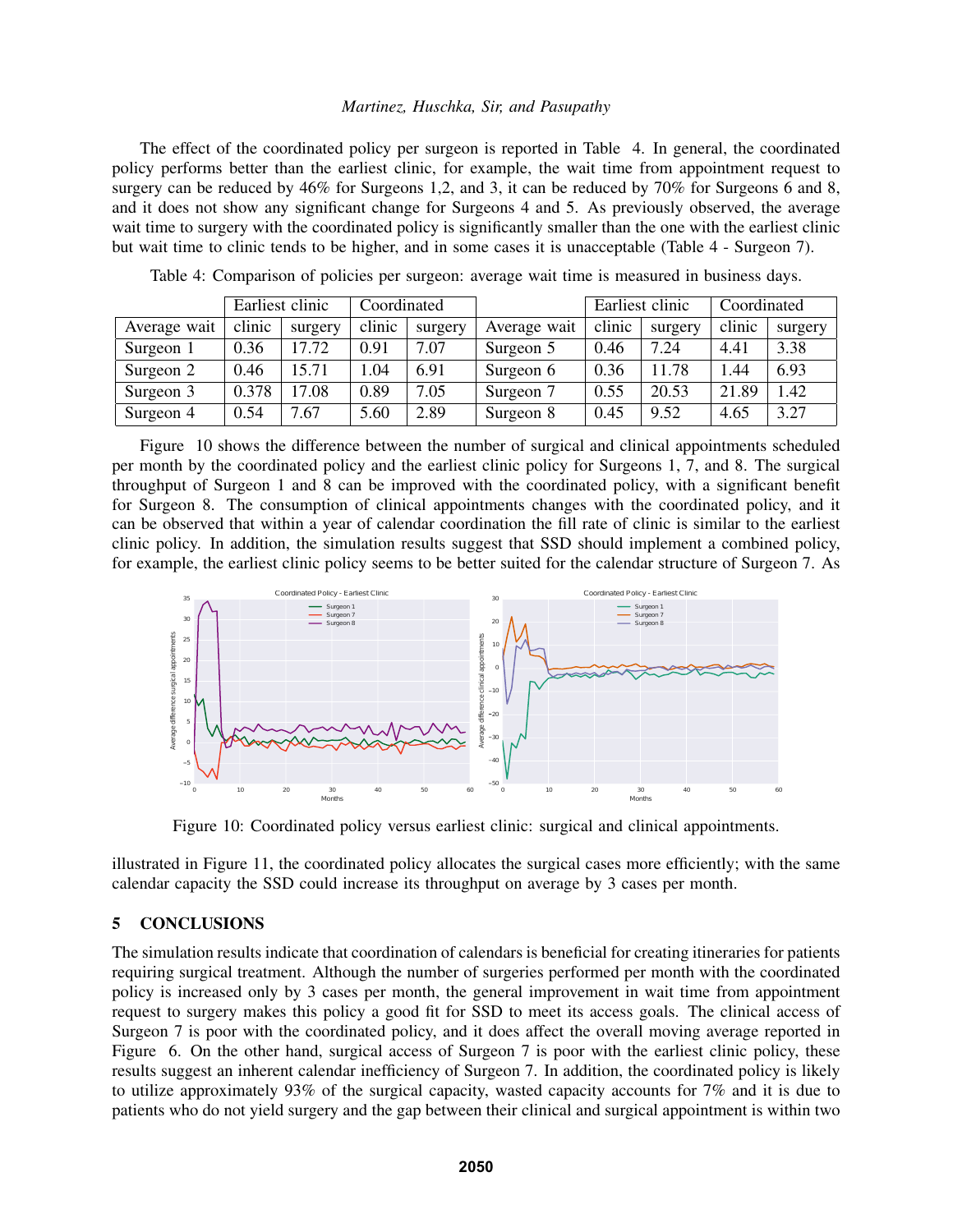

Figure 11: Surgical throughput comparison.

business days. Further evaluations are needed to measure the efficiency of the coordinated policy under real-world scheduling setting, for example, patient's information at the time of appointment request might be inaccurate resulting in not-well defined indications which impacts the estimation of surgical need of the patient. Also, the coordinated policy does not consider medical need of patients, therefore, all patients will experience similar wait times regardless of their condition.

# ACKNOWLEDGMENTS

This work is funded in part by the Mayo Clinic Robert D. and Patricia E. Kern Center for the Science of Health Care Delivery.

#### **REFERENCES**

- AAMC 2015. "Information Handling Services Markit Inc. Report on the Complexities of Physician Supply and Demand: Projections from 2013 to 2025". Technical report, Association of American Medical Colleges, https://www.aamc.org/data/workforce/reports/439206/physicianshortageandprojections.html.
- Anderson, R., F. Camacho, and R. Balkrishnan. 2007. "Willing to Wait?: The Influence of Patient Wait Time on Satisfaction with Primary Care". *BioMed Central Health Services Research* 7 (1): 1–5.
- Barz, C., and K. Rajaram. 2015. "Elective Patient Admission and Scheduling under Multiple Resource Constraints". *Production and Operations Management*:1–36.
- Cardoen, B., E. Demeulemeester, and J. Beliën. 2010. "Operating Room Planning and Scheduling: A Literature Review". *European Journal of Operational Research* 201 (3): 921–932.
- Charles, A., E. Walker, S. Poley, G. Sheldon, T. Ricketts, and A. Meyer. 2011. "Increasing the Number of Trainees in General Surgery Residencies: Is There Capacity?". *Academic Medicine* 86 (5): 599–604.
- Defraeye, M., and I. V. Nieuwenhuyse. 2015. "Staffing and Scheduling under Nonstationary Demand for Service: A literature Review". *Omega* 58:4–25.
- Denton, B., and D. Gupta. 2003. "A Sequential Bounding Approach for Optimal Appointment Scheduling". *Institute of Industrial Engineers Transactions* 35 (11): 1003–1016.
- Dutton, D. 1986. "Financial, Organizational and Professional Factors Affecting Health Care Utilization". *Social Science & Medicine* 23.
- Green, L. V., and S. Savin. 2008. "Reducing Delays for Medical Appointments: A Queueing Approach". *Operations Research* 56 (6): 1526–1538.
- Gupta, D., and B. Denton. 2008. "Appointment Scheduling in Health Care: Challenges and Opportunities". *Institute of Industrial Engineers Transactions* 40 (9): 800–819.
- IHI 2016. "Institute for Healthcare Improvement Third Next Available". Accessed March 30, 2016. http://www.ihi.org/resources/pages/measures/thirdnextavailableappointment.aspx.